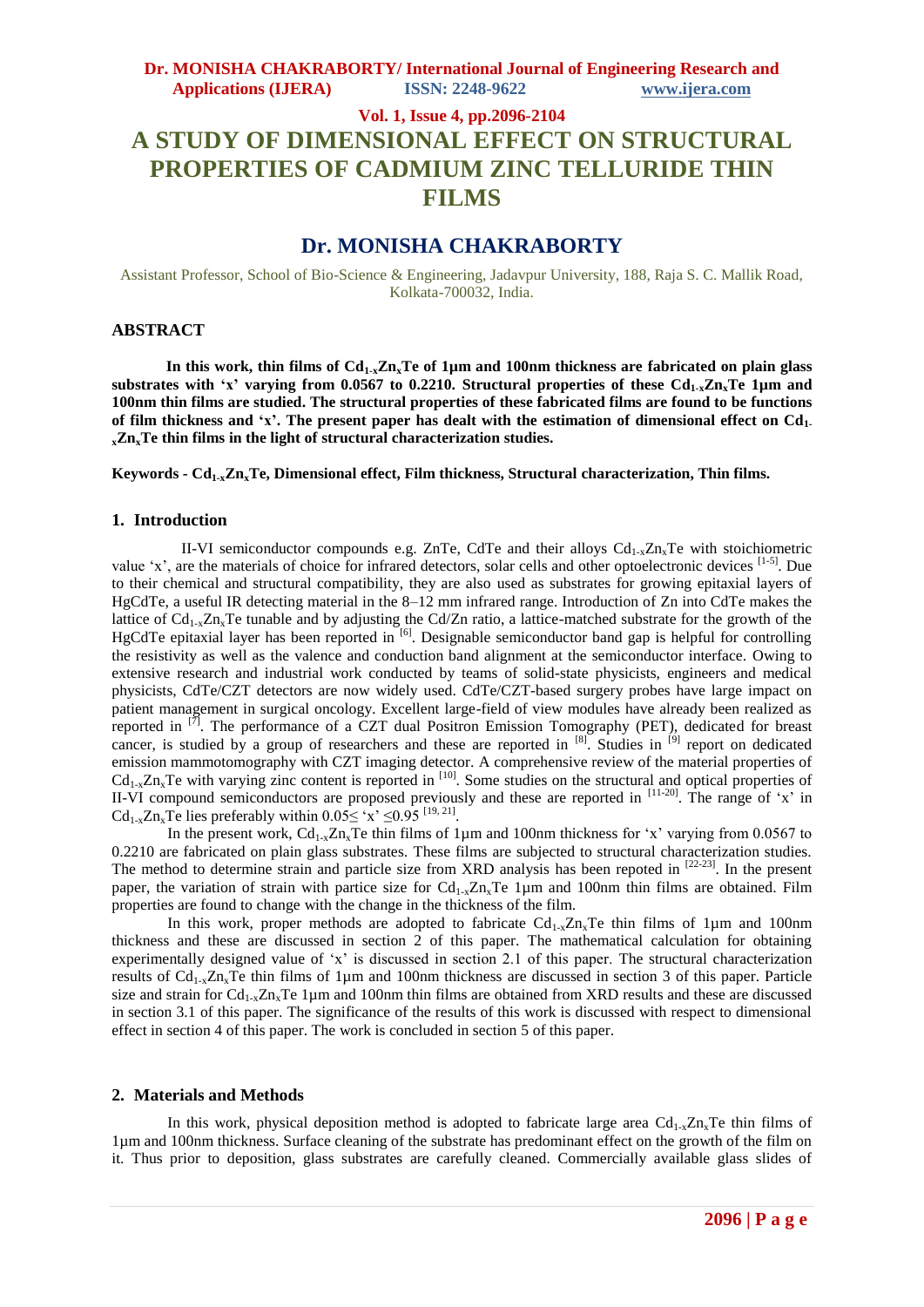## **Vol. 1, Issue 4, pp.2096-2104**

dimensions 23 mm x 37 mm x 1 mm are dipped in chromic acid for two hours. These are washed with detergent and finally ultrasonically cleaned with acetone before use.

In order to design the six different compositions of  $Cd_{1-x}Zn_xTe$  thin films of 1 $\mu$ m and 100nm thickness, six different % ratio of the stack layer of ZnTe/CdTe is chosen and these are 20:80, 30:70, 40:60, 50:50, 60:40 and 70:30. For these six ratios of the stack layer of ZnTe/CdTe, six different values of 'x' are obtained. The mathematical detail is discussed with a sample calculation in section 2.1 of this paper.

For the film fabrication, 500W RF Sputtering unit has been used. ZnTe and CdTe targets are placed in the target holders of the RF sputtering unit. Plain glass substrates are kept at the bottom of the target holder and temperature to the order of 100°C is maintained on the substrates. Argon gas is injected from outside and pressure of the order of 10<sup>-2</sup> Torr has been maintained. At this pressure, the RF unit is energized and a power of 500W with a frequency of 13.56 MHz is applied between the target and the substrate. On application of this RF power the target gets energized and vapour of the target material produced deposits on the substrate. At the substrate temperature the film gets crystallized and the thickness is dependent on the sputtering time. Both CdTe and ZnTe targets are sputtered sequentially and a stack layer of ZnTe/CdTe is thus obtained. The stack layer is then annealed in vacuum (10<sup>-5</sup> Torr) for an hour at 300°C. Both Cadmium and Zinc tried to inter-diffuse among each other to get into a stabilized state. Applications of thermal energy initiate both cadmium and zinc interdiffusion. However, the stoichiometric ratio of cadmium and zinc is not equal and as a result the film is formed in the form of  $Cd_{1x}Z_n$ , Te. The value of 'x' decides whether the film is  $CdTe$  or  $ZnTe$ . Thickness and deposition time for CdTe and ZnTe layers for each composition of  $Cd_{1-x}Zn_xTe$  thin films of 1um thickness are tabulated in Table 1(a). Similarly, thickness and deposition time for CdTe and ZnTe layers for each composition of  $Cd<sub>1</sub>$ .  $x \text{Zn}_x \text{Te}$  100nm thin films are tabulated in Table 1(b)

#### Table 1(a) Thickness and Deposition Times of ZnTe and CdTe layers in 1µm CZT Films

| S.No.          | $%ZnTe$ : $%CdTe$ | Thickness  | Thickness      | Deposition time                  | Deposition time                   | Fraction of  |
|----------------|-------------------|------------|----------------|----------------------------------|-----------------------------------|--------------|
|                |                   | of ZnTe    | of CdTe        | of CdTe layer                    | of ZnTe layer                     | Zinc in      |
|                |                   | layer      | layer          | $t_{CdTe}$                       | $t_{ZnTe}$                        | <b>CZT</b>   |
|                |                   | $T_{ZnTe}$ | $\rm T_{CdTe}$ |                                  |                                   | matrix.      |
|                |                   | (nm)       | (nm)           |                                  |                                   | $\mathbf{x}$ |
|                | 20:80             | 156.48     | 843.52         | $10 \text{ mins} 49 \text{ sec}$ | 3 mins 29 sec                     | 0.0567       |
| 2              | 30:70             | 241.29     | 758.71         | 9 mins 44 sec                    | 5 mins 22 sec                     | 0.0870       |
| $\mathcal{R}$  | 40:60             | 330.97     | 669.03         | $8 \text{ mins } 35 \text{ sec}$ | 7 mins 21 sec                     | 0.1182       |
| $\overline{4}$ | 50:50             | 425.95     | 574.05         | 7 mins 22 sec                    | 9 mins 28 sec                     | 0.1510       |
| 5              | 60:40             | 526.74     | 473.26         | 6 mins 4 sec                     | $11 \text{ mins } 42 \text{ sec}$ | 0.1865       |
| 6              | 70:30             | 633.88     | 366.12         | 4 mins 42 sec                    | $14 \text{ mins} 5 \text{ sec}$   | 0.2210       |

Table 1(b) Thickness and Deposition Times of ZnTe and CdTe layers in 100 nm CZT Films

| S.No.          | $%ZnTe$ : $%CdTe$ | <b>Thickness</b>    | <b>Thickness</b>    | Deposition time                | Deposition time                 | Fraction of   |
|----------------|-------------------|---------------------|---------------------|--------------------------------|---------------------------------|---------------|
|                |                   | of ZnTe             | of CdTe             | for CdTe layer                 | for ZnTe layer                  | Zinc in       |
|                |                   | layer               | layer               | $t_{\text{CdTe}}$              | $t_{ZnTe}$                      | <b>CZT</b>    |
|                |                   | $\mathrm{T_{ZnTe}}$ | $T_{\mathrm{CdTe}}$ |                                |                                 | matrix,       |
|                |                   | (nm)                | (nm)                |                                |                                 | $\mathbf{x}'$ |
|                | 20:80             | 15.65               | 84.35               | $1 \text{ min } 5 \text{ sec}$ | 21 sec                          | 0.0567        |
| 2              | 30:70             | 24.13               | 75.87               | 58 sec                         | 32 sec                          | 0.0870        |
| 3              | 40:60             | 33.10               | 66.90               | 51 sec                         | 44 sec                          | 0.1182        |
| $\overline{4}$ | 50:50             | 42.60               | 57.40               | 44 sec                         | 57 sec                          | 0.1510        |
| 5              | 60:40             | 52.67               | 47.33               | $36 \text{ sec}$               | 1 min 10 sec                    | 0.1865        |
| 6              | 70:30             | 63.39               | 36.61               | 28 sec                         | $1 \text{ min } 25 \text{ sec}$ | 0.2210        |

#### **2.1. Sample Calculation of 'x'**

In this section, the mathematics to determine 'x' in  $Cd_{1-x}Z_{1x}Te$  film is discussed with a sample calculation. For this purpose, one out of the six samples is considered and this is a 1µm stack of CZT comprised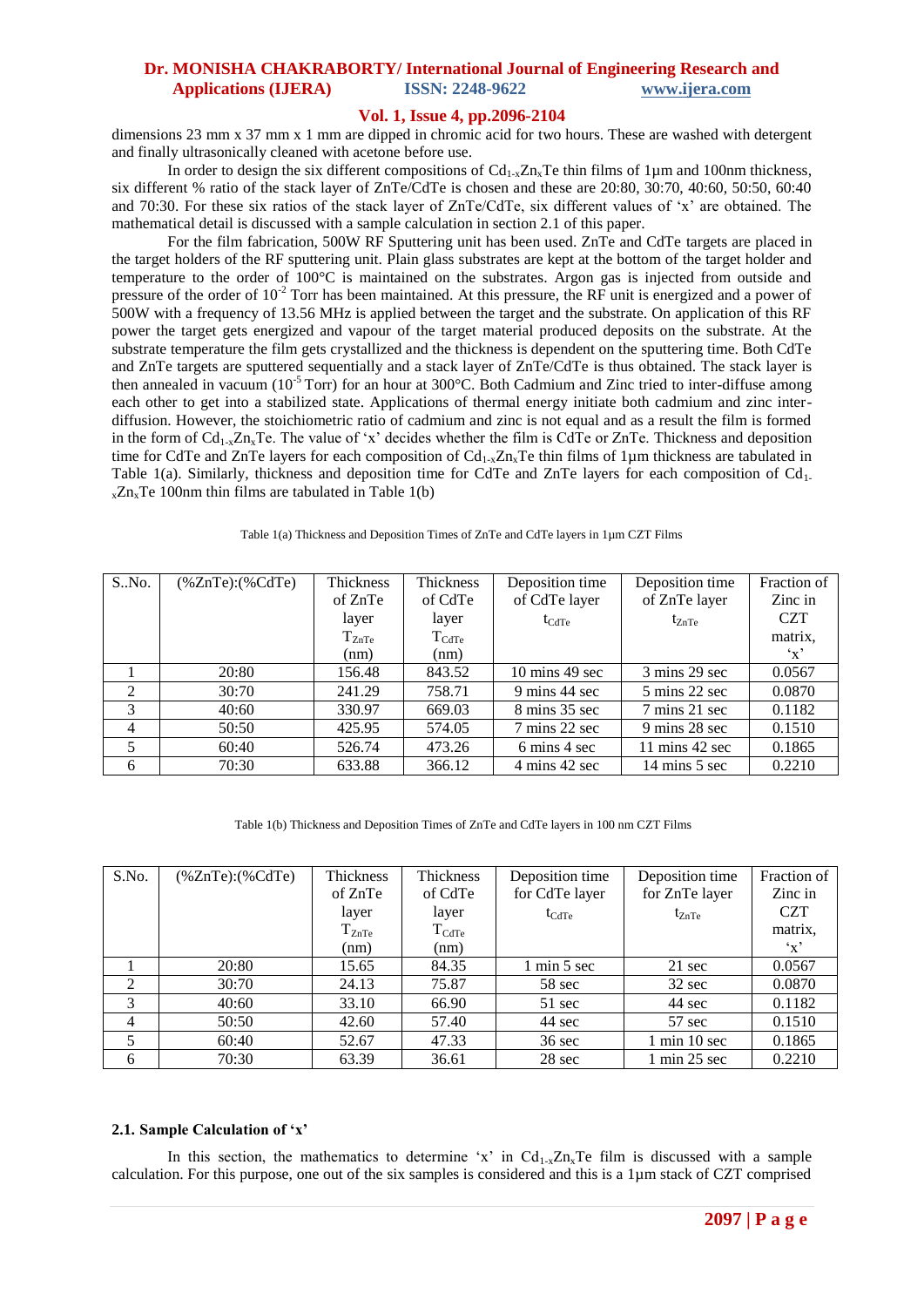## **Vol. 1, Issue 4, pp.2096-2104**

of ZnTe film deposited on CdTe film. Percentage thickness ratio of ZnTe : CdTe layer is 60:40 and this can be expressed as given in Eq.  $(1.1)$ .

$$
\frac{\% ZnTe}{\% CdTe} = \frac{60}{40} = \frac{n_{ZnTe}}{n_{CdTe}} = \frac{\frac{m_{ZnTe}}{M_{ZnTe}}}{\frac{m_{CdTe}}{M_{CdTe}}} \tag{1.1}
$$

where,

 $m_{ZnTe}$  and  $m_{CdTe}$  are the masses of ZnTe and CdTe layers respectively to attain the % ratio ZnTe : CdTe as 60:40.  $M_{ZnTe}$  and  $M_{CdTe}$  are the molar masses of ZnTe and CdTe respectively and these values are  $M_{ZnTe}$  =193 gms/mol

and M<sub>CdTe</sub>=240 gms/mol. On putting these values, Eq. (1.1) becomes,  
\n
$$
1.5 = \frac{\rho_{ZnTe} T_{ZnTe} A.240}{\rho_{cdTe} T_{cdTe} A.193}
$$
\n(1.2)

where,

'A' is the cross-sectional area of the substrate.  $\rho_{ZnTe}$  and  $\rho_{CdTe}$  are the density of ZnTe and CdTe layers respectively and these values are  $\rho_{ZnTe} = 6.34$  gms/cc and  $\rho_{CdTe} = 5.85$  gms/cc.  $T_{ZnTe}$  and  $T_{CdTe}$  are the values of thickness of ZnTe and CdTe layers respectively. On putting these values, Eq. (1.2) becomes,

$$
\frac{T_{ZnTe}}{T_{CdTe}} = 1.113022477\tag{1.3}
$$

$$
T_{ZnTe} + T_{CdTe} = 1 \mu m \tag{1.4}
$$

Solution of Eq. (1.3) and Eq. (1.4) gives the values of the thickness of CdTe and ZnTe layers and these are,  $T_{\text{CdTe}}$  = 473.26 nm and  $T_{\text{ZnTe}}$  = 526.74 nm.<br>Deposition rates for CdTe and ZnTe targets are 78 nm/min and 45 nm/min respectively. (1.5 b) Deposition rates for CdTe and ZnTe targets are 78 nm/min and 45 nm/min respectively.

From Eq. (1.5 a) and Eq. (1.5 b) the deposition times for CdTe and ZnTe layers for this sample are obtained and these values are t<sub>CdTe</sub> = 6 mins 4 sec and t<sub>ZnTe</sub> = 11 mins 42 sec respectively. (1.5 c) So, mass of ZnTe layer,  $m_{ZnTe} = 3339.53.A.10^{-7}$  gms

and mass of CdTe layer,  $m_{\text{CdTe}} = 2768.57$ .A.10<sup>-7</sup> gms.

Molar mass of Zinc,  $M_{Zn} = 65.38$  gms/mol.

So, 1139.29.A.10<sup>-7</sup> gms of zinc is present in 3339.53.A.10<sup>-7</sup> gms of ZnTe.  
\n
$$
\therefore
$$
 Fraction of zinc in this CZT matrix = 
$$
\frac{1139.29.A.10^{-7}}{(2768.57 + 3339.53).A.10^{-7}} = 0.1865
$$
 (1.6)

Similarly, for other % ratios of ZnTe : CdTe layers for both the thickness domains considered in this study, the values of 'x' are calculated and these results are tabulated in Table 1(a) and Table 1(b).

### **3. Structural Characterization and Results**

X-ray diffraction (XRD) spectra of the films are recorded on Rigaku Miniflex (Japan) powder diffractometer using Cu Kα radiation (1.5406 Å). The scanning angle range, 2θ of the diffractometer, is from 20° to 70°. XRD spectra of Cd<sub>1-x</sub>Zn<sub>x</sub>Te 1<sub>km</sub> and 100 nm thin films for the composition at 'x' = 0.1865 are shown in Fig. 1(a) and Fig. 1(b) respectively as sample results.

At constant temperature, crystal lattice constant of an alloy bears a linear relationship with the concentrations of the constituent elements  $[24]$ . For a simple cubic lattice, the lattice constant bears a relation with d-value where'd' is the spacing between adjacent parallel planes  $^{[25]}$ . So, this implies that the 20 values of the peaks of  $Cd_{1-x}Zn_xTe$  1µm and 100 nm thin films at 'x' = 0.1865, as shown in Fig. 1 (a) and Fig. 1(b) respectively will lie in between the 2θ values of the peaks of the corresponding planes of CdTe and ZnTe cubic crystals. On the basis of this idea and standard JCPDS files, CZT peaks in the XRD spectra of  $Cd_{1-x}Zn_xTe$  1µm and 100 nm thin films at 'x' = 0.1865 are identified and the details of these results are tabulated in Table 2(a) and Table 3(a) respectively. Peaks other than CZT are also identified in the XRD spectra of  $Cd_{1-x}Zn_xTe$  1µm and 100 nm thin films at 'x' =  $0.1865$  and the details of these results are tabulated in Table 2(b) and Table 3(b) respectively.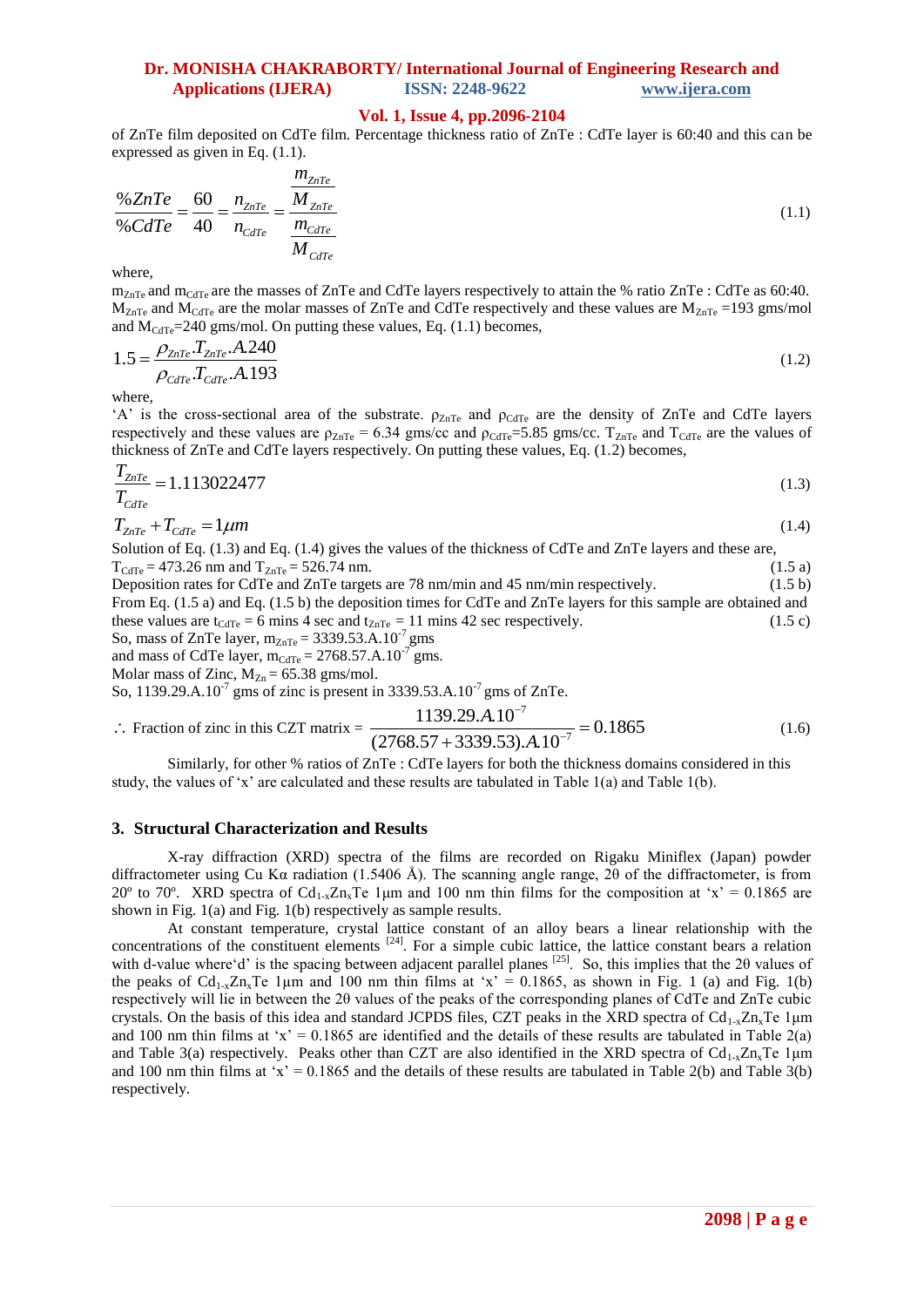

Fig. 1(a) XRD spectra of  $1\mu$ m Cd<sub>1-x</sub>Zn<sub>x</sub>Te thin film at 'x' = 0.1865

| S. No.         | Peak No. | 2theta (deg) | $\rm M\alpha$ | Planes | <b>JCPDS</b> Card No.   |
|----------------|----------|--------------|---------------|--------|-------------------------|
|                | 5        | 24.02        | 14            | 003    | CZT-471296              |
| $\overline{2}$ | 6        | 24.47        | 18            | 111    | CdTe-752083-ZnTe-800022 |
| 3              | 15       | 40.37        | 26            | 220    | CdTe-752083-ZnTe-800022 |
| $\overline{4}$ | 15       | 40.37        | 26            | 220    | CZT-471296              |
| 5              | 21       | 49.64        | 18            | 222    | CdTe-752083-ZnTe-752085 |
| 6              | 28       | 63.62        | 8             | 027    | CZT-471296              |
|                | 28       | 63.62        | 8             | 331    | CdTe-752083-ZnTe-800022 |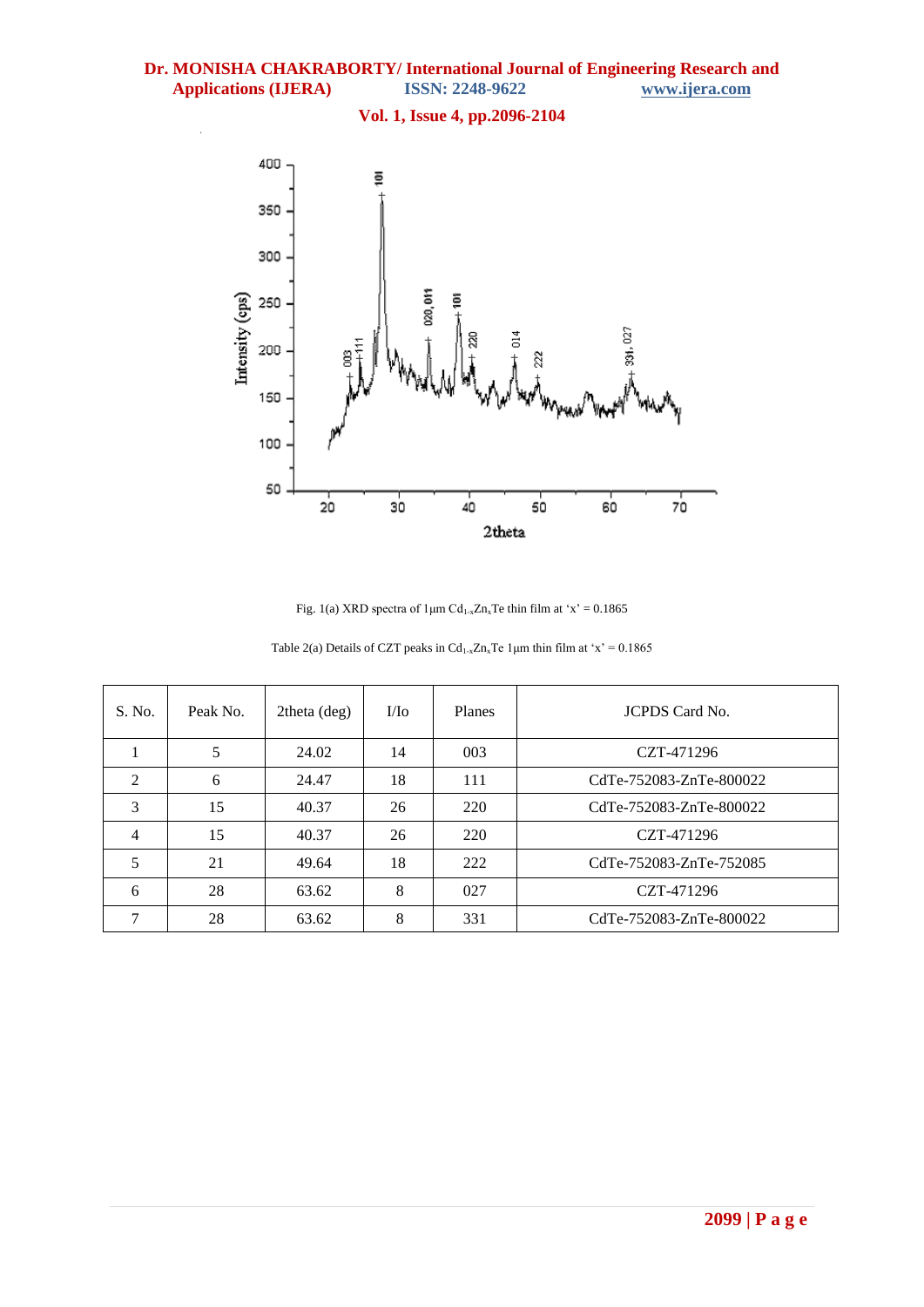# **Vol. 1, Issue 4, pp.2096-2104**

| S. No. | Peak No. | 2theta (deg) | $\rm UIo$ | Planes   | <b>JCPDS</b> Card No. |
|--------|----------|--------------|-----------|----------|-----------------------|
|        | 8        | 27.56        | 100       | 101      | Te-850555             |
| 2      | 13       | 38.33        | 33        | 101      | Cd-851328             |
| 3      | 10       | 35.19        | 10        | 020, 011 | CdTe-410941           |
| 4      | 19       | 46.49        | 15        | 014      | ZnTe-830966           |

Table 2(b) Details of other peaks in  $Cd_{1-x}Zn_xTe$  1 µm thin film at 'x' = 0.1865



Fig. 1(b) XRD spectra of  $Cd_{1-x}Zn_xTe$  100 nm thin film at 'x' = 0.1865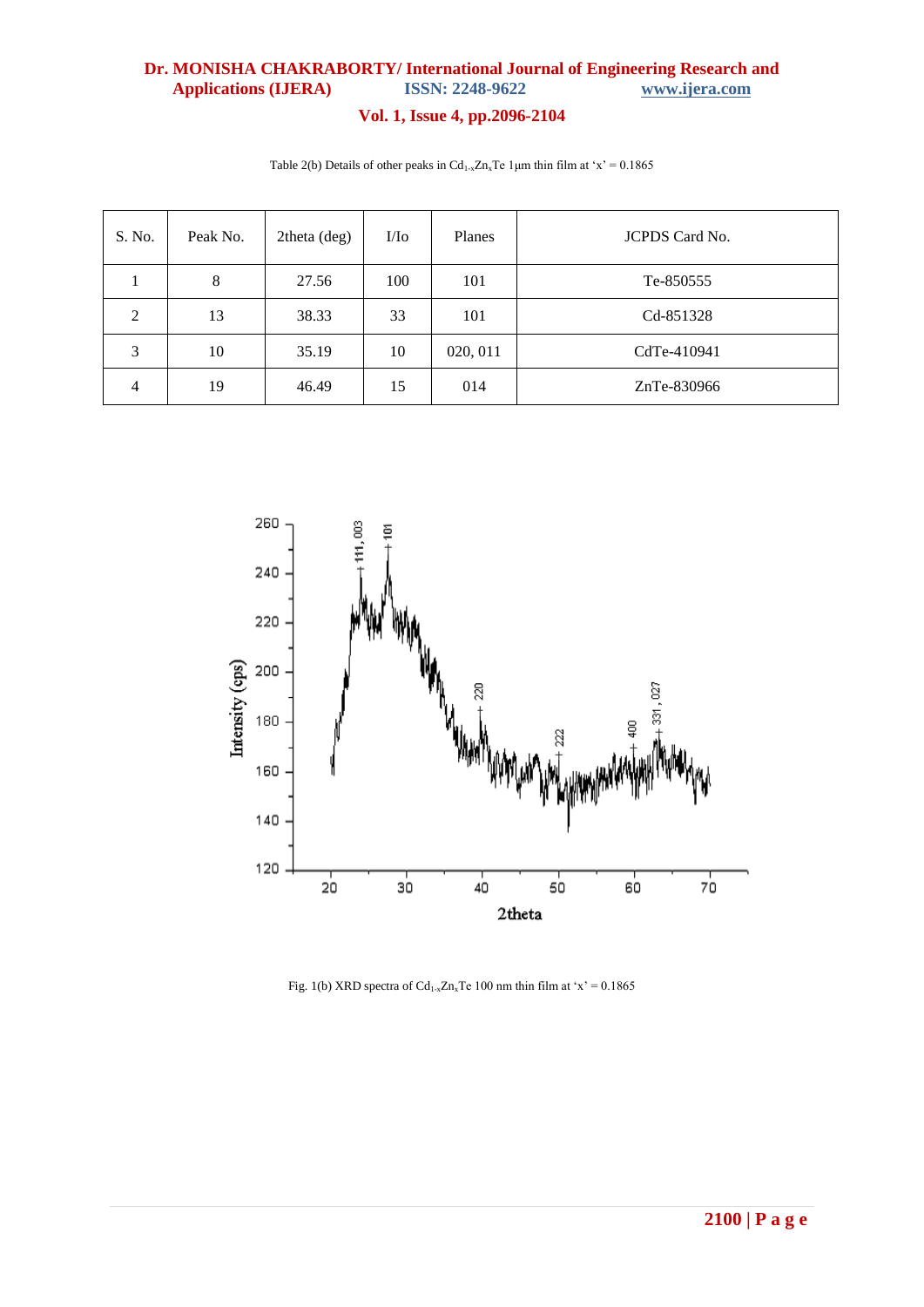# **Vol. 1, Issue 4, pp.2096-2104**

| S. No.         | Peak No. | $2$ theta $(\text{deg})$ | $\rm M\alpha$ | Planes | <b>JCPDS</b> Card No.   |
|----------------|----------|--------------------------|---------------|--------|-------------------------|
| $\mathbf{1}$   | 3        | 23.93                    | 89            | 111    | CdTe-150770-ZnTe-800022 |
| $\overline{2}$ | 3        | 23.93                    | 89            | 003    | CZT-471296              |
| 3              | 10       | 39.68                    | 62            | 220    | CdTe-150770-ZnTe-800022 |
| $\overline{4}$ | 10       | 39.68                    | 62            | 220    | CZT-471296              |
| 5              | 13       | 49.82                    | 48            | 222    | CdTe-752083-ZnTe-800002 |
| 6              | 16       | 59.93                    | 58            | 400    | CdTe-752083-ZnTe-800022 |
| $\overline{7}$ | 21       | 62.93                    | 47            | 331    | CdTe-150770-ZnTe-752085 |
| 8              | 21       | 62.93                    | 47            | 027    | CZT-471296              |

Table 3(a) Details of CZT peaks in  $Cd_{1-x}Zn_xTe$  100 nm thin film at 'x' = 0.1865

Table 3(b) Details of other peak in  $Cd_{1-x}Zn_xTe$  100 nm thin film at 'x' = 0.1865

| S. No. | Peak No. | 2theta (deg) | I/Io | Planes | <b>JCPDS</b> Card no |
|--------|----------|--------------|------|--------|----------------------|
|        |          | 27.47        | 100  | 101    | Te-850555            |

Similarly, for other values of 'x', XRD spectra are obtained for both  $Cd_{1-x}Zn_xTe$  1µm and 100 nm thin films and their respective results have shown good agreement with standard JCPDS files. CZT planes in both  $Cd_{1-x}Zn_xTe$  1 µm and 100 nm thin films are thus identified and these are tabulated in Table 4(a) and Table 4(b) respectively. The presence of CZT planes are marked by tick  $(\sqrt{)}$  and the absence of these planes are marked as blank in Table 4(a) and Table 4(b).

| Fraction<br>of Zinc<br>(x) | 111        | 003        | 220           | 024       | 311           | 400        | 404        | 222           | 401        | 331        | 027        | 420 |
|----------------------------|------------|------------|---------------|-----------|---------------|------------|------------|---------------|------------|------------|------------|-----|
| 0.0567                     | $\sqrt{ }$ | $\sqrt{ }$ | V             | $\sqrt{}$ | V             | $\sqrt{ }$ | $\sqrt{ }$ |               |            |            |            |     |
| 0.0870                     | V          | $\sqrt{ }$ | N             |           | $\mathcal{N}$ |            |            | $\mathcal{N}$ | $\sqrt{ }$ | $\sqrt{ }$ | $\sqrt{ }$ |     |
| 0.1182                     | V          | $\sqrt{ }$ | $\sqrt{ }$    |           | N             | $\sqrt{ }$ |            | $\mathcal{N}$ | $\sqrt{ }$ |            |            |     |
| 0.1510                     | V          | $\sqrt{ }$ | $\mathcal{N}$ |           | N             | $\sqrt{ }$ |            | $\sqrt{ }$    |            | $\sqrt{ }$ | $\sqrt{ }$ |     |
| 0.1865                     | V          | $\sqrt{ }$ | $\sqrt{ }$    |           |               |            |            | $\sqrt{ }$    |            | $\sqrt{ }$ | $\sqrt{ }$ |     |
| 0.2210                     | $\sqrt{ }$ | $\sqrt{ }$ | $\mathcal{N}$ |           |               |            |            | $\mathcal{N}$ |            | $\sqrt{ }$ |            |     |

Table 4(a) Identified CZT planes in  $Cd<sub>1-x</sub>Zn<sub>x</sub>Te$  1 µm thin films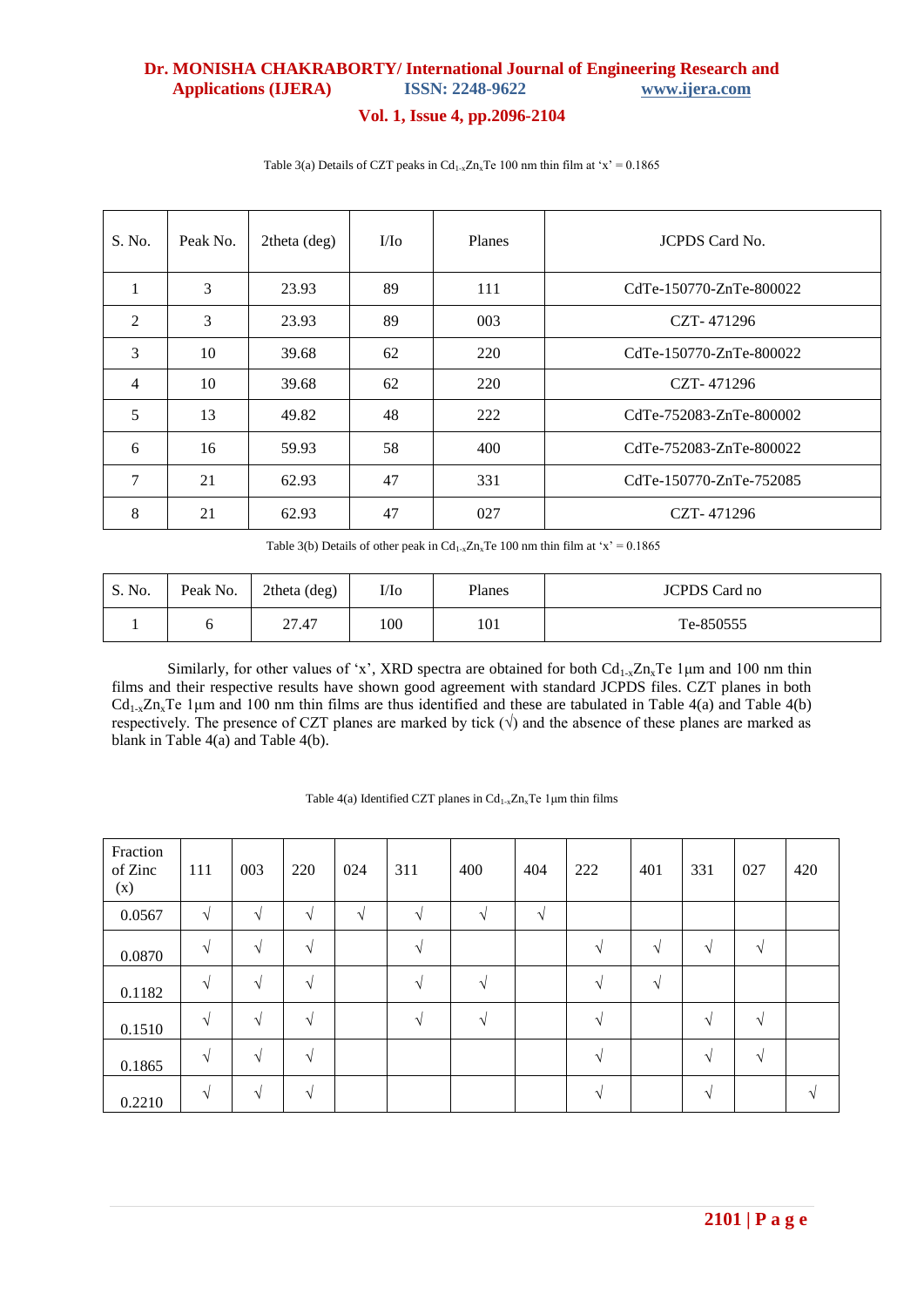# **Vol. 1, Issue 4, pp.2096-2104**

| Fraction<br>of Zinc<br>(x) | 111                | 003        | 200           | 220                | 311      | 400      | 420      | 331           | 027           | 021        | 222        |
|----------------------------|--------------------|------------|---------------|--------------------|----------|----------|----------|---------------|---------------|------------|------------|
| 0.0567                     | $\mathcal{L}$      | $\sim$     | $\mathcal N$  | $\sqrt{ }$         |          |          | $\sim$   |               |               |            |            |
| 0.0870                     | $\mathbf{\Lambda}$ |            |               |                    |          |          | $\Delta$ |               |               |            |            |
| 0.1182                     | $\sqrt{ }$         | $\Delta$   | $\Delta$      |                    |          |          | $\Delta$ | $\Delta$      | $\mathcal{N}$ |            |            |
| 0.1510                     |                    |            | $\mathcal{N}$ |                    | $\Delta$ | $\Delta$ |          | $\Delta$      | $\mathcal{N}$ |            |            |
| 0.1865                     | $\Delta$           | $\sqrt{ }$ |               | $\sim$             |          |          |          | $\Delta$      | $\mathcal{N}$ |            | $\sqrt{ }$ |
| 0.2210                     |                    |            |               | $\mathbf{\Lambda}$ |          |          |          | $\mathcal{L}$ |               | $\sqrt{ }$ | V          |

Table 4(b) Identified CZT planes in  $Cd_{1-x}Zn_xTe$  100nm thin films

### **3.1. Determination of Strain and Particle Size**

The FWHM ( $\beta$ ) can be expressed as a linear combination of the contributions from the strain (ε) and

particle size (L) by Eq. (1.7)<sup>[23-24]</sup>.  
\n
$$
\frac{\beta \cos \theta}{\lambda} = \frac{1}{L} + \frac{\varepsilon \sin \theta}{\lambda}
$$
\n(1.7)

Plots showing the variation of  $\frac{\sin \theta}{\sin \theta}$  $rac{\ln \theta}{\lambda}$  vs  $rac{\beta \cos \theta}{\lambda}$ obtained from Cd<sub>1-x</sub>Zn<sub>x</sub>Te 1<sub>µ</sub>m and 100 nm thin  $\lambda$ films for the composition at 'x' = 0.1865 are shown in Fig. 2(a) and Fig 2(b) respectively as sample results.



Fig. 2(a) Variation of  $(Sinθ)/λ$  vs  $(βCosθ)/λ$  of  $1μm Cd<sub>1-x</sub>Zn<sub>x</sub>Te thin film at 'x' = 0.1865$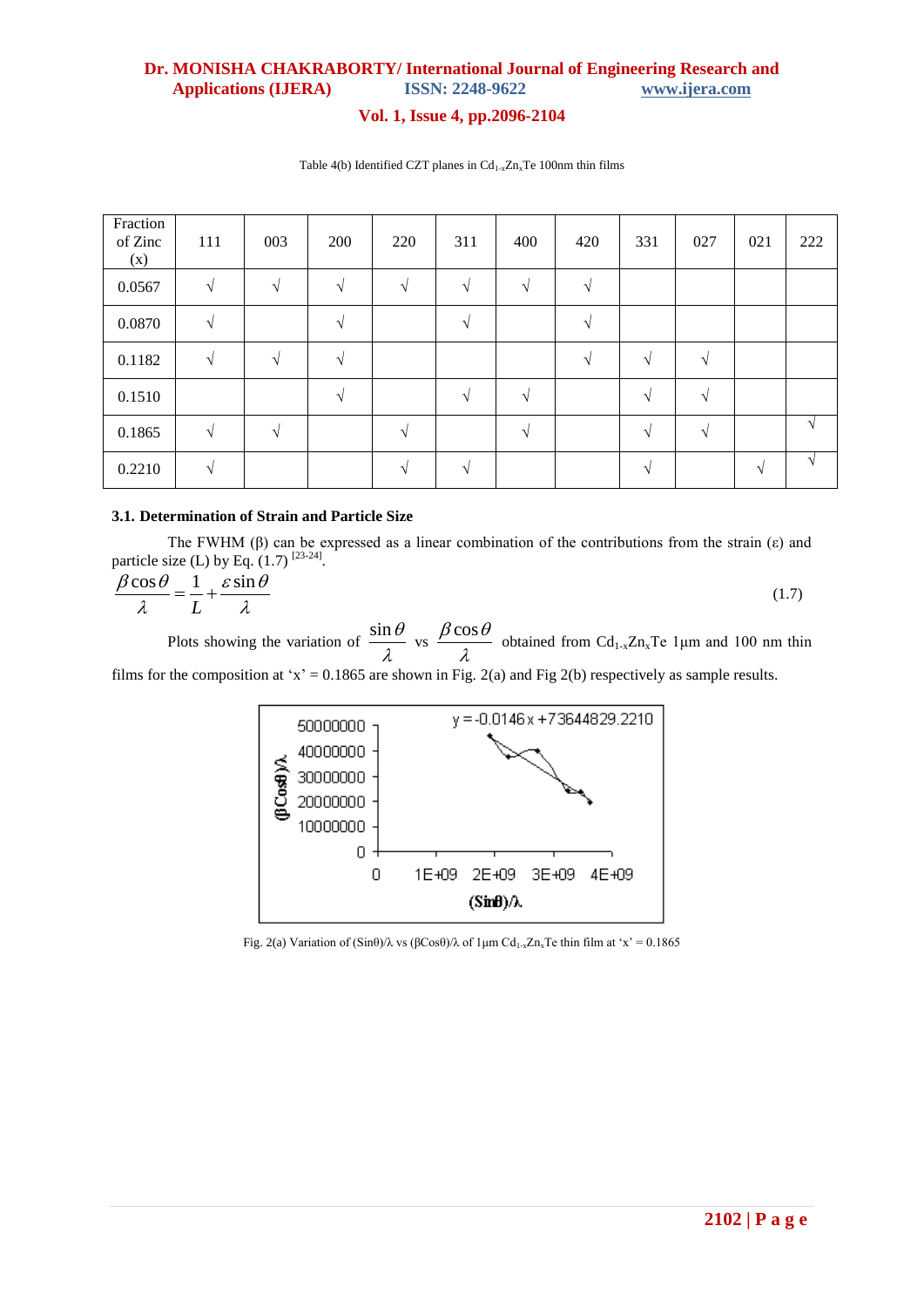

**Vol. 1, Issue 4, pp.2096-2104**

Fig. 2(b) Variation of (Sinθ)/λ vs (βCosθ)/λ of 100 nm Cd<sub>1-x</sub>Zn<sub>x</sub>Te thin film at 'x' = 0.1865

Particle size is obtained from the intercept and strain is obtained from the slope of these plots. Particle size and strain are found to be 13.58 nm and -0.0146 respectively for  $Cd_{1-x}Z_{1x}Te$  1 µm thin film at 'x' = 0.1865 and the particle size and strain are found to be 34.39 nm and -0.0026 respectively for  $Cd_{1-x}Zn_xTe$  100 nm thin film at ' $x' = 0.1865$ . Similarly, for other values of 'x', particle sizes and strains are obtained. Variation of strain with particle size for all the compositions of  $Cd_{1-x}Z_{n-x}Te$  1µm and 100 nm thin films are shown in Fig. 3(a) and Fig. 3(b) respectively.



Fig. 3(a) Variation of strain with particle size for  $Cd_{1-x}Zn_xTe$  1 µm thin films



Fig. 3(b) Variation of strain with particle size for  $Cd_{1-x}Zn_xTe$  100 nm thin films

#### **4. Discussions**

In the X-Ray Diffraction (XRD) patterns of  $Cd_{1-x}Z_n$ , Te 1 µm and 100 nm thin films, for 'x' varying from 0.0567 to 0.2210, the peaks for CZT along with other peaks are identified. The peak heights and widths for identified planes are found to vary with 'x'. Some peaks are found to lie between those for CdTe and ZnTe as discussed in section 3 of this paper. Results obtained from XRD analysis indicate that 'x' is the parameter, in